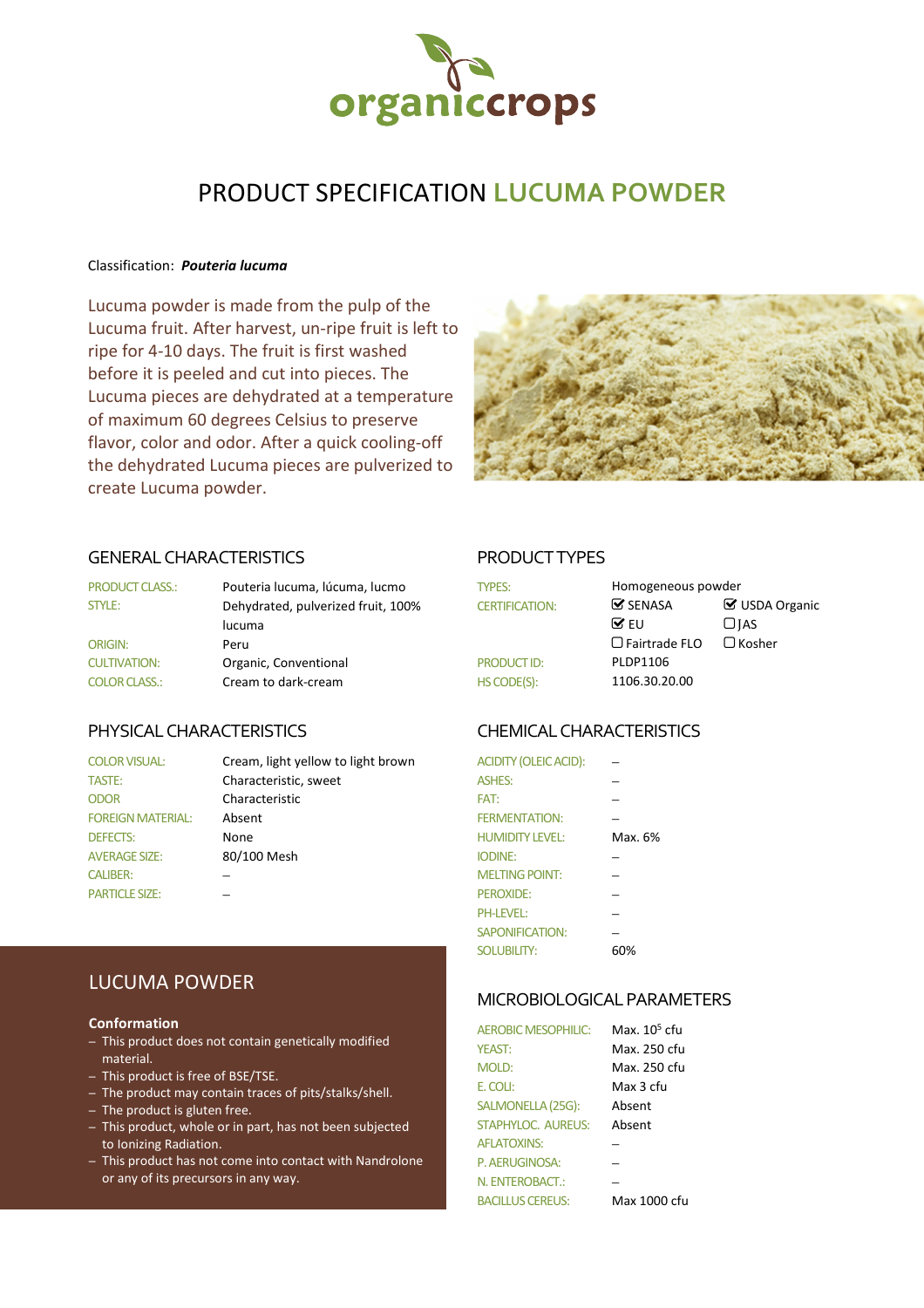## NUTRITION FACTS (100 G POR) **AMINO ACIDS:** per 1 g protein:

| <b>FNFRGY:</b>         |
|------------------------|
| <b>PROTFIN:</b>        |
| <b>TOTAI FAT:</b>      |
| <b>SATURATED FAT:</b>  |
| <b>MONOUNSAT, FAT:</b> |
| POI YUNSAT, FAT:       |
| <b>CARBOHYDRATES:</b>  |
|                        |

### **VITAMINS**

CAROTENE: − FOLATE (B9): − NIACIN: 2.8 mg PANTOTHENIC ACID: − **− MINERALS** RIBOFLAVIN (B2): 0.2 mg CALCIUM: 15.8 THIAMIN (B1): 0.1 mg COPPER:  $\sim$  0.1 mg VITAMIN B12: − IRON: 2.5 mg/km2 mg/km2 mg/km2 mg/km2 mg/km2 mg/km2 mg/km2 mg/km2 mg/km2 mg/km2 mg/km2 mg/km2 mg/km2 mg/km2 mg/km2 mg/km2 mg/km2 mg/km2 mg/km2 mg/km2 mg/km2 mg/km2 mg/km2 mg/km2 mg/km2 mg/km2 mg/km2 mg/km2 VITAMIN B6: − → MAGNESIUM: − MAGNESIUM: → MAGNESIUM: → MAGNESIUM: → MAGNESIUM: → MAGNESIUM: → MAGNESIUM: → MAGNESIUM: → MAGNESIUM: → MAGNESIUM: → MAGNESIUM: → MAGNESIUM: → MAGNESIUM: → MAGNESIUM: → MAGNESIUM: → MAGNESIUM: VITAMIN C: 9.4 mg MANGANESE SA MANGANESE SA MANGANESE SA MANGANESE SA MANGANESE SA MANGANESE SA MANGANESE SA MA VITAMIN D: − → PH VITAMIN E: − POTASSIUM: 761 mg

| C12-0 LAURIC:                     |                       |                          |
|-----------------------------------|-----------------------|--------------------------|
| C13-1-7 TRIDECONOIC:              | <b>OTHER</b>          |                          |
| C13-0 TRIDECOANOIC:               | ARSENIC (AS):         |                          |
| C <sub>14</sub> -0 MYRSTIC:       | ASH:                  | $\overline{\phantom{0}}$ |
| C15-1-7 PENTADEC.:                | CADMIUM (CD):         | -                        |
| C16-1-9 PALMTOLEIC:               | <b>CAFFEINE:</b>      | $\overline{\phantom{0}}$ |
| C <sub>16</sub> -0 PALMITIC:      | LEAD (PB):            | ÷                        |
| C17-1-9 HEPTADEC.:                | <b>MERCURY (HG):</b>  |                          |
| C17-0 HEPTADECANOIC:              |                       |                          |
| C18-2-9-12 LINOLEIC:              |                       |                          |
| <b>C18-1-9 OLEIC:</b>             |                       |                          |
| C <sub>18</sub> -0 STERIC:        | <b>LUCUMA POV</b>     |                          |
| C19-1-11 NONADEC.:                |                       |                          |
| C19-0 NONADECANOIC                | Lucuma is high in a   |                          |
| C <sub>20</sub> -1-15 EISOSENOIC: | niacin, calcium, die  |                          |
| C <sub>22</sub> -0 BEHANIC:       | minerals. Lucuma p    |                          |
| C <sub>24</sub> -1-15 NERVONIC:   | low fat/low sugar d   |                          |
| C-24-0 LIGNOCENIC:                | It is low on the glyc |                          |

| 102 kcal. / kJ 1682     |  |  |
|-------------------------|--|--|
| 71 g                    |  |  |
| l.1 g                   |  |  |
| 0.3g                    |  |  |
| 0.2 g                   |  |  |
| 0.4g                    |  |  |
| 18.2 g, of which:       |  |  |
| - Dietary fiber: 20.3 g |  |  |
| - Sugars: 27.9 g        |  |  |
| ) mø                    |  |  |

|                            | NUTRITION FACTS (100 g POR) | <b>AMINO ACIDS:</b>   | per |
|----------------------------|-----------------------------|-----------------------|-----|
|                            |                             | <b>ASPARTIC ACID:</b> |     |
| <b>ENERGY:</b>             | 402 kcal. / kJ 1682         | <b>GLUTAMIC ACID:</b> |     |
| <b>PROTEIN:</b>            | 71g                         | <b>SERINE:</b>        |     |
| <b>TOTAL FAT:</b>          | 1.1 <sub>g</sub>            | <b>HISTIDINE:</b>     |     |
| <b>SATURATED FAT:</b>      | 0.3 <sub>g</sub>            | <b>GLYCINE:</b>       |     |
| MONOUNSAT. FAT:            | 0.2 <sub>g</sub>            | <b>THREONINE:</b>     |     |
| POLYUNSAT. FAT:            | 0.4 <sub>g</sub>            | <b>ALANINE:</b>       |     |
| <b>CARBOHYDRATES:</b>      | 48.2 g, of which:           | <b>TYROSINE:</b>      |     |
|                            | - Dietary fiber: 20.3 g     | PHENYLALANINE:        |     |
|                            | - Sugars: 27.9 g            | <b>VALINE:</b>        |     |
| <b>CHOLESTEROL:</b>        | 0 <sub>mg</sub>             | <b>METHIONINE:</b>    |     |
|                            |                             | <b>ISOLEUCINE:</b>    |     |
| <b>VITAMINS</b>            |                             | LEUCINE:              |     |
| <b>BETAINE:</b>            |                             | LYSINE:               |     |
| <b>CAROTENE:</b>           |                             | <b>HO-PROLINE:</b>    |     |
| <b>CHOLINE:</b>            |                             | <b>PROLINE:</b>       |     |
| FOLATE (B9):               |                             | SARCOSINE:            |     |
| <b>NIACIN</b> <sup>.</sup> | 2.8 <sub>mg</sub>           |                       |     |

| <b>FATTY ACIDS:</b> |                   | ZINC:             | 2.7 <sub>mg</sub> |
|---------------------|-------------------|-------------------|-------------------|
|                     |                   | SODIUM:           | 34.8 mg           |
| <b>VITAMINK:</b>    |                   | <b>SELENIUM:</b>  | 110 mcgs          |
| <b>VITAMINE:</b>    |                   | POTASSIUM:        | 761 mg            |
| <b>VITAMIND:</b>    |                   | PHOSPHOROS:       | $26.4 \text{ mg}$ |
| <b>VITAMIN C:</b>   | $9.4 \text{ mg}$  | <b>MANGANESE:</b> |                   |
| <b>VITAMIN B6:</b>  |                   | <b>MAGNESIUM:</b> |                   |
| <b>VITAMIN B12:</b> |                   | <b>IRON:</b>      | 2.5 <sub>mg</sub> |
| <b>VITAMIN A:</b>   | 120 IU            | <b>FLUORIDE:</b>  |                   |
| THIAMIN (B1):       | 0.1 <sub>mg</sub> | <b>COPPER:</b>    |                   |
| RIBOFLAVIN (B2):    | $0.2 \text{ mg}$  | <b>CALCIUM:</b>   | 15.8 mg           |

| C13-0 TRIDECOANOIC:          | ARSENIC (AS):        |  |
|------------------------------|----------------------|--|
| C14-0 MYRSTIC:               | ASH:                 |  |
| C15-1-7 PENTADEC.:           | CADMIUM (CD):        |  |
| C16-1-9 PALMTOLEIC:          | <b>CAFFEINE:</b>     |  |
| C <sub>16</sub> -0 PALMITIC: | LEAD (PB):           |  |
| C17-1-9 HEPTADEC.:           | <b>MERCURY (HG):</b> |  |

# LUCUMA POWDER

Lucuma is high in antioxidants, vitamin B3, carotene, niacin, calcium, dietary fiber, protein, and essential minerals. Lucuma powder is great for people on a low fat/low sugar diet as it very low in fat and sugars. It is low on the glycemic index which makes lucuma powder an ideal sweetener without the sugar kick.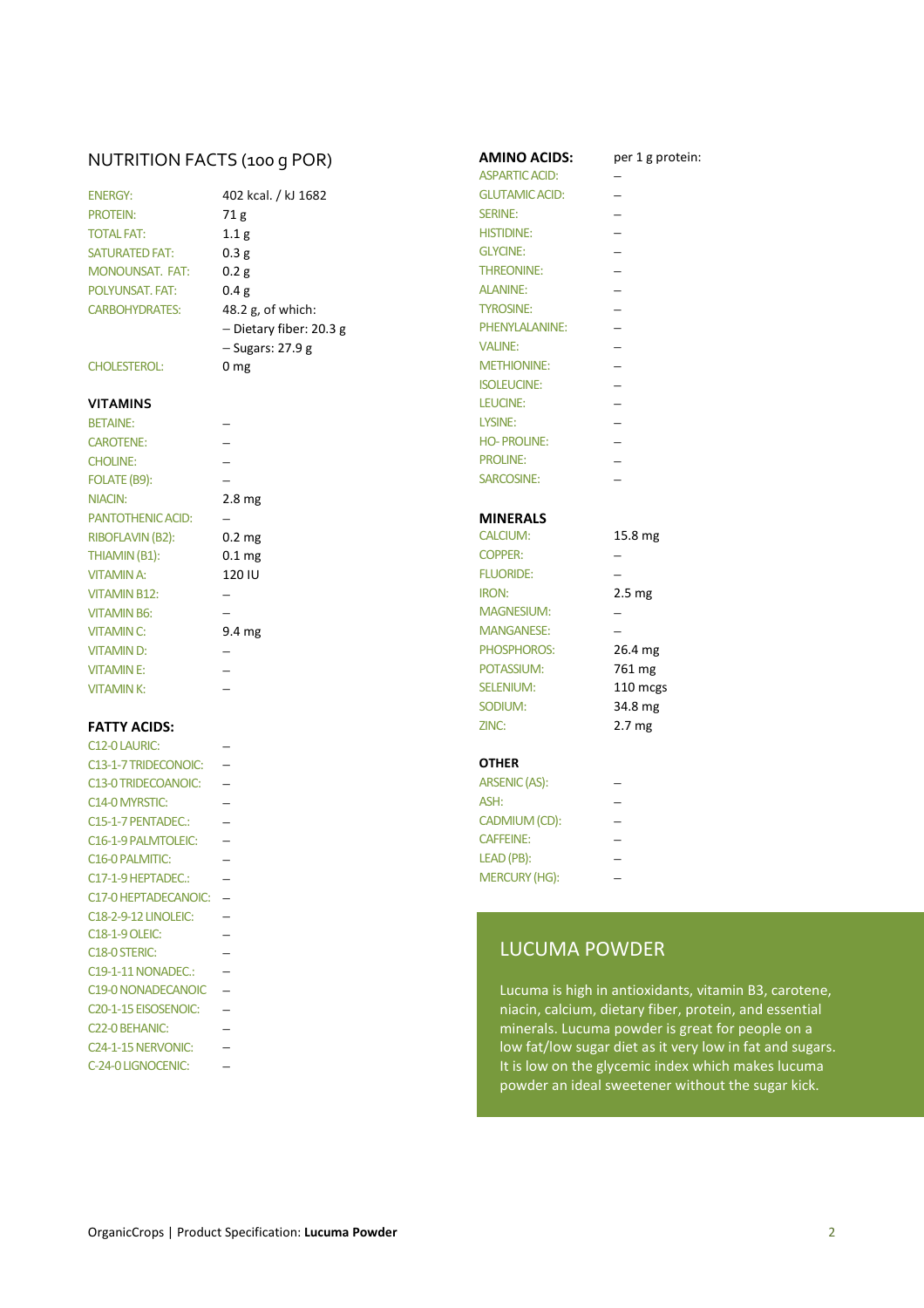### SHELF-LIFE & STORAGE

SHELF-LIFE: 24 months. STORAGE: Store in a temperature/humidity controlled environment, away from sunlight or other heat sources. STORAGE TEMP.: 15-20 degrees Celsius HUMIDITY: 50-65% H.R.

# ORDER SPECIFICATIONS

PACKAGING/PRES.: 2 x 10 kg or 4 x 5 kg PE bags in a corrugated cardboard box. Total 20 kg net, 21 kg gross SHIPPING: FOB Callao MINIMUM ORDER: 1000 kg / 1 pallet DELIVERY DETAIL: FIFO LEAD TIME TO FOB: 19 days

### DISCLAIMER

All product, product specifications and data are subject to change without notice. OrganicCrops., its affiliates, agents, and employees, and all persons acting on its or their behalf (collectively, "OrganicCrops"), disclaim any and all liability for any errors, inaccuracies or incompleteness contained in any Product Specification or in any other disclosure relating to any product.

### Version: **0.8** / **February 2022** / SN

### INQUIRIES

Please direct all inquiries and other communication to:

**OrganicCrops E.I.R.L.**  ADDRESS: Jr. Francisco Bolognesi 248 Dpt. 3 TELEPHONE: +51 (0)42 602 067 RUC#: 20600134109

Tarapoto, 22202 **EMAIL:** hello@organiccrops.net San Martin, Perú INTERNET: www.organiccrops.net